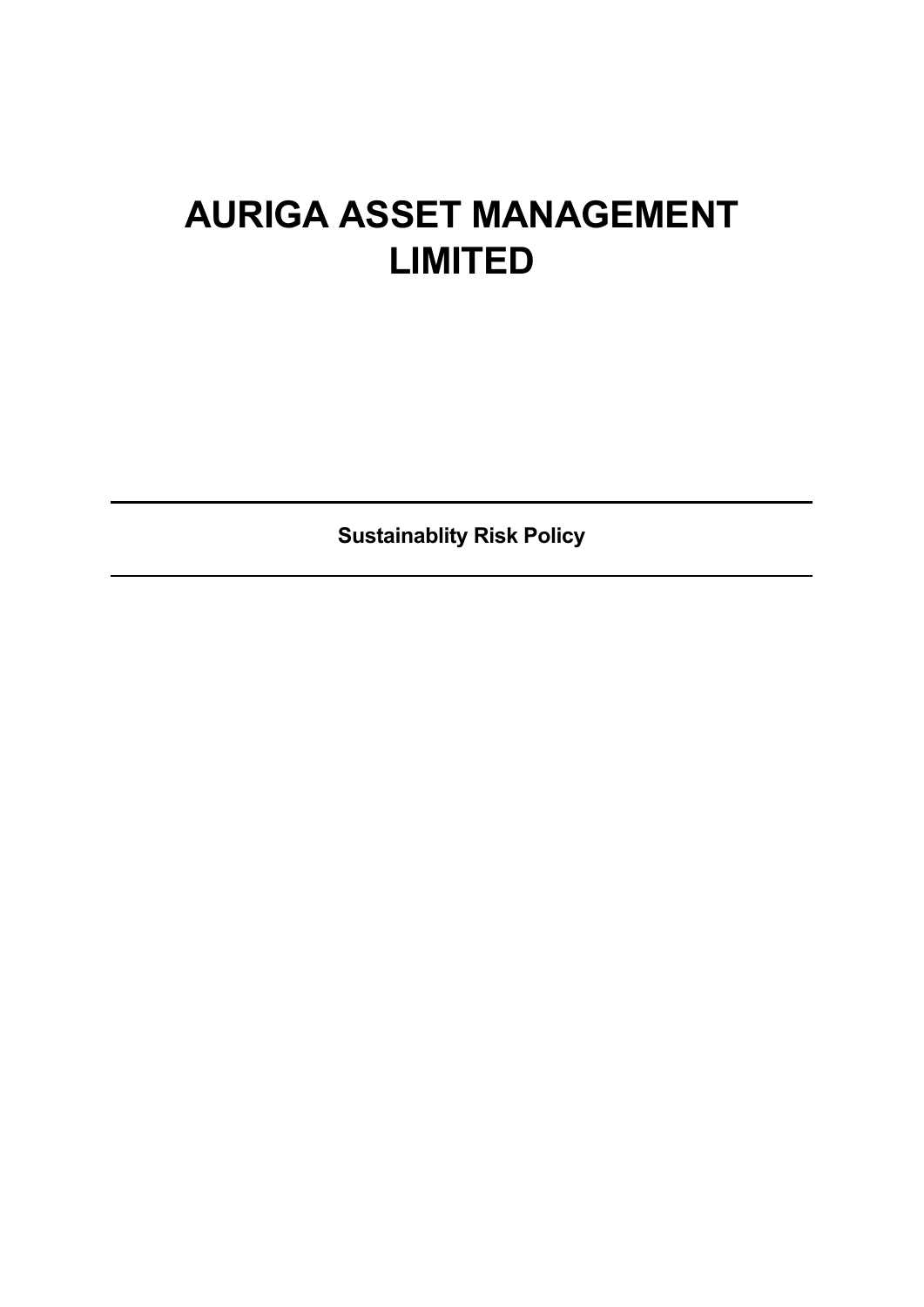## Version Control

| <b>Version</b> | Date | Author          | <b>Changes/Modifications</b>                                                                                                    | <b>Status</b> |
|----------------|------|-----------------|---------------------------------------------------------------------------------------------------------------------------------|---------------|
| 1.0            | 2021 | Mr. Kyle Debono | First Version following<br>the coming into force<br>of the Sustainable<br><b>Finance Disclosure</b><br><b>Regulation (SFDR)</b> | Approved      |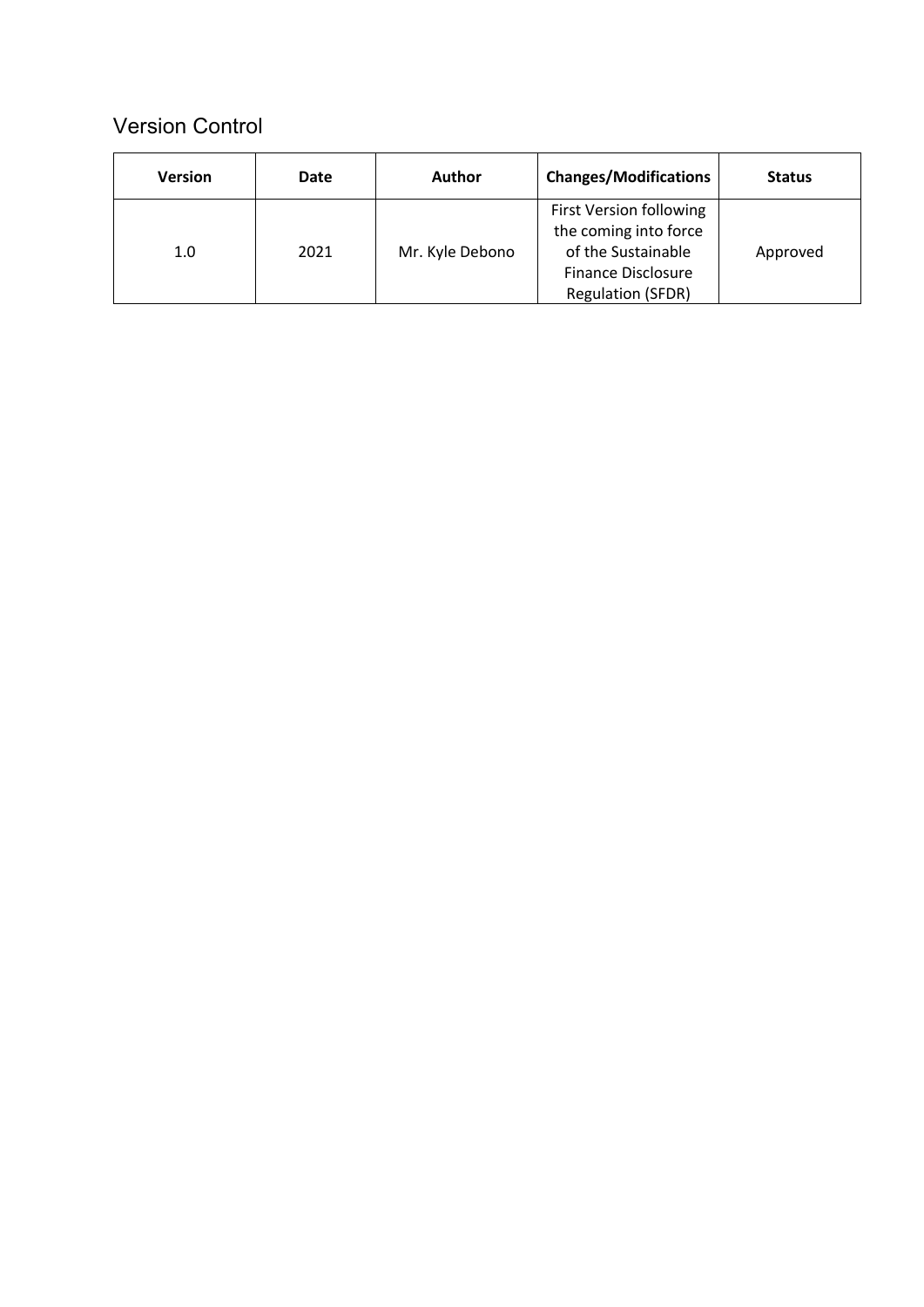## **Table of Contents**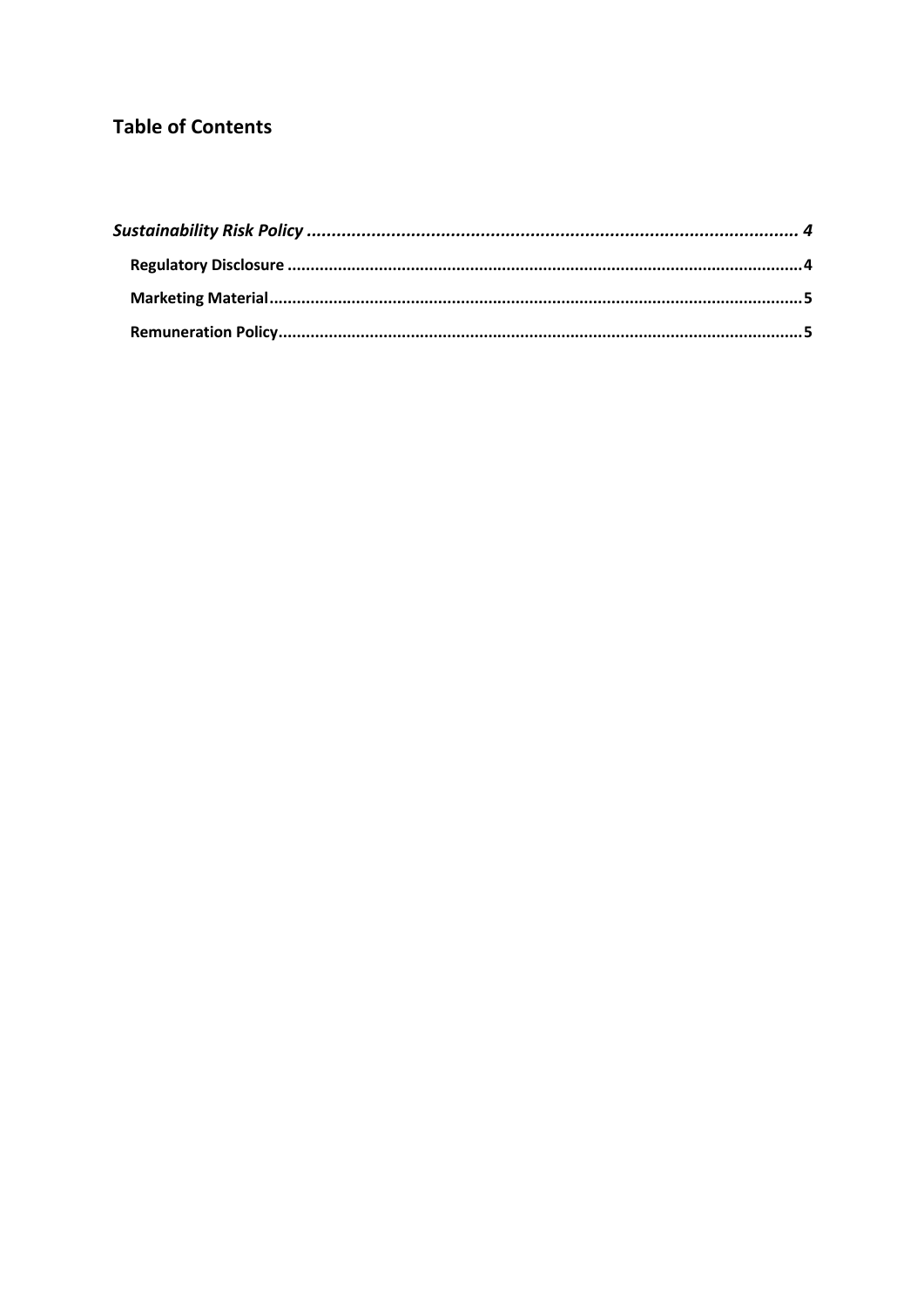# Sustainability Risk Policy

As a UCITS fund management company which is also authorised to provide discretionary portfolio management to professional clients, Auriga Asset Management Limited ("Auriga"), falls within scope of Regulation (EU) 2019/2088 of the European Parliament of the Council of 27 November 2019 on sustainability-related disclosures in the financial services sector (the Sustainable Finance Disclosure Regulation or "SFDR"). The SFDR came into force on the 10<sup>th</sup> March, 2021 requiring "financial market participants" (as defined therein), to make certain sustainability-related disclosures to end investors.

The SFDR provides the following key definitions which are relevant to this Sustainability Risk Policy (the "Policy"):

- 'sustainability risk' means an environmental, social or governance ("ESG") event or condition that, if it occurs, could cause an actual or a potential material negative impact on the value of the investment;
- 'sustainable investment' means an investment in an economic activity that contributes to an environmental objective, as measured, for example, by key resource efficiency indicators on the use of energy, renewable energy, raw materials, water and land, on the production of waste, and greenhouse gas emissions, or on its impact on biodiversity and the circular economy, or an investment in an economic activity that contributes to a social objective, in particular an investment that contributes to tackling inequality or that fosters social cohesion, social integration and labour relations, or an investment in human capital or economically or socially disadvantaged communities, provided that such investments do not significantly harm any of those objectives and that the investee companies follow good governance practices, in particular with respect to sound management structures, employee relations, remuneration of staff and tax compliance;
- 'sustainability factors' mean environmental, social and employee matters, respect for human rights, anti-corruption and anti-bribery matters.

## Regulatory Disclosure

Auriga does not currently manage any UCITS funds that has sustainability risk of one of its risk management criteria, while all the discretionary portfolio management mandates that it has managed so far did not have sustainability risk as one of their investment objectives. Hence, Auriga does not presently integrate sustainability risk nor sustainability adverse impact in its investment decision making/management process, nor do any of its mandates qualify as promoting environmental or social characteristics or a combination of them, nor do they have sustainable investment included as an investment objective.

This stance may change in the future depending on the type of assets managed under the discretionary portfolio management mandates and depending on the investment objective of the corporate investment schemes (CISs) managed. In any case, Auriga shall ensure that the relevant precontractual documentation made available of any potential client clearly indicates whether Auriga shall or shall not consider sustainability risks as part of its investment management process.

Where this is in the affirmative, Auriga shall ensure to disclose clearly:

- a) the manner in which sustainability risks are integrated into its investment decisions; and
- b) the results of the assessment of the likely impacts of sustainability risks on the returns of the financial product(s) it is managing.